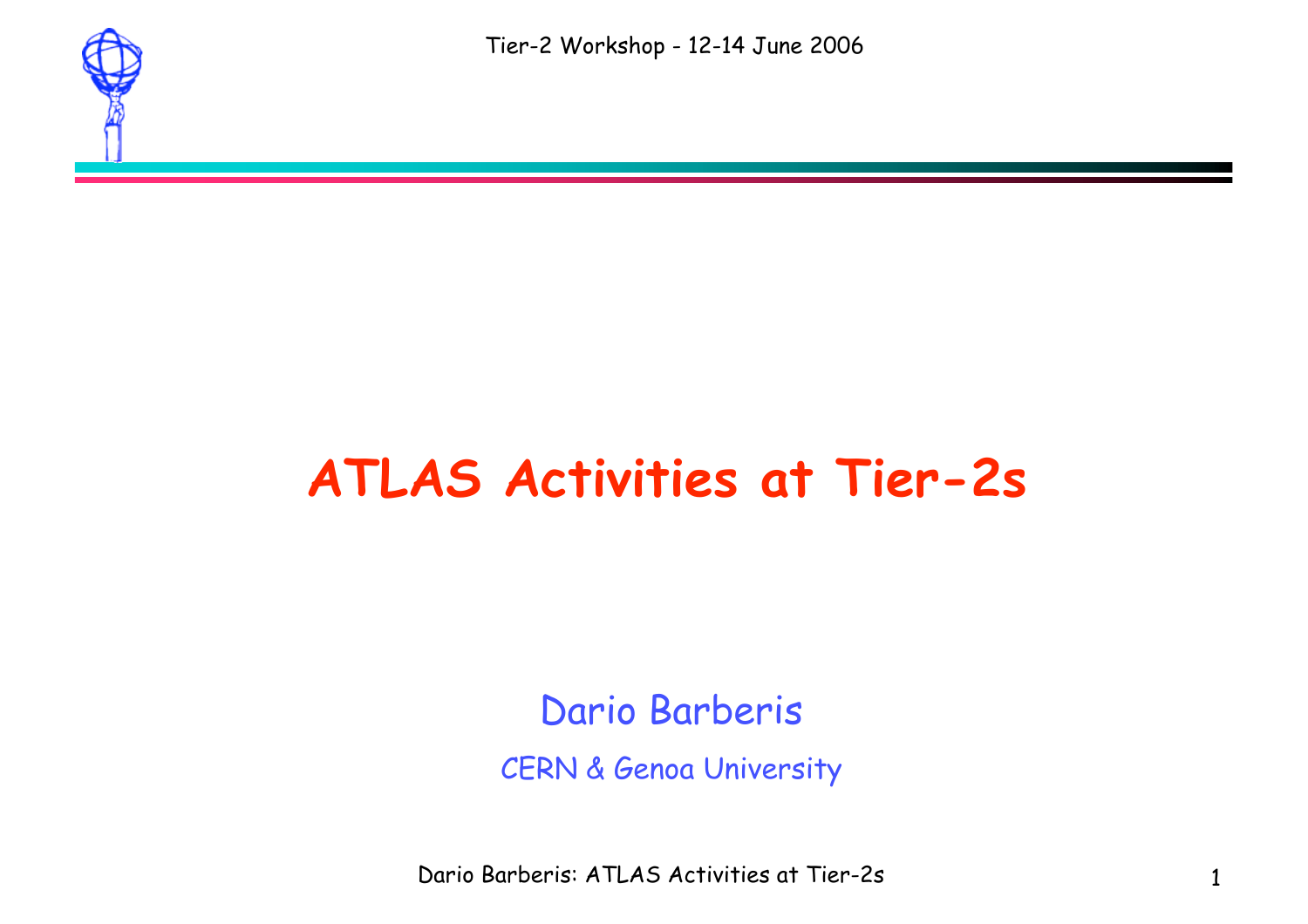#### **Computing Model: central operations**

- Tier-0:
	- Copy RAW data to Castor tape for archival
	- Copy RAW data to Tier-1s for storage and reprocessing
	- Run first-pass calibration/alignment (within 24 hrs)
	- Run first-pass reconstruction (within 48 hrs)
	- Distribute reconstruction output (ESDs, AODs & TAGS) to Tier-1s
- Tier-1s:
	- Store and take care of a fraction of RAW data
	- Run "slow" calibration/alignment procedures
	- Rerun reconstruction with better calib/align and/or algorithms
	- Distribute reconstruction output to Tier-2s
	- Keep current versions of ESDs and AODs on disk for analysis
- Tier-2s:
	- **Run simulation**
	- Run calibration/alignment procedures
	- Keep current versions of AODs on disk for analysis
	- Run user analysis jobs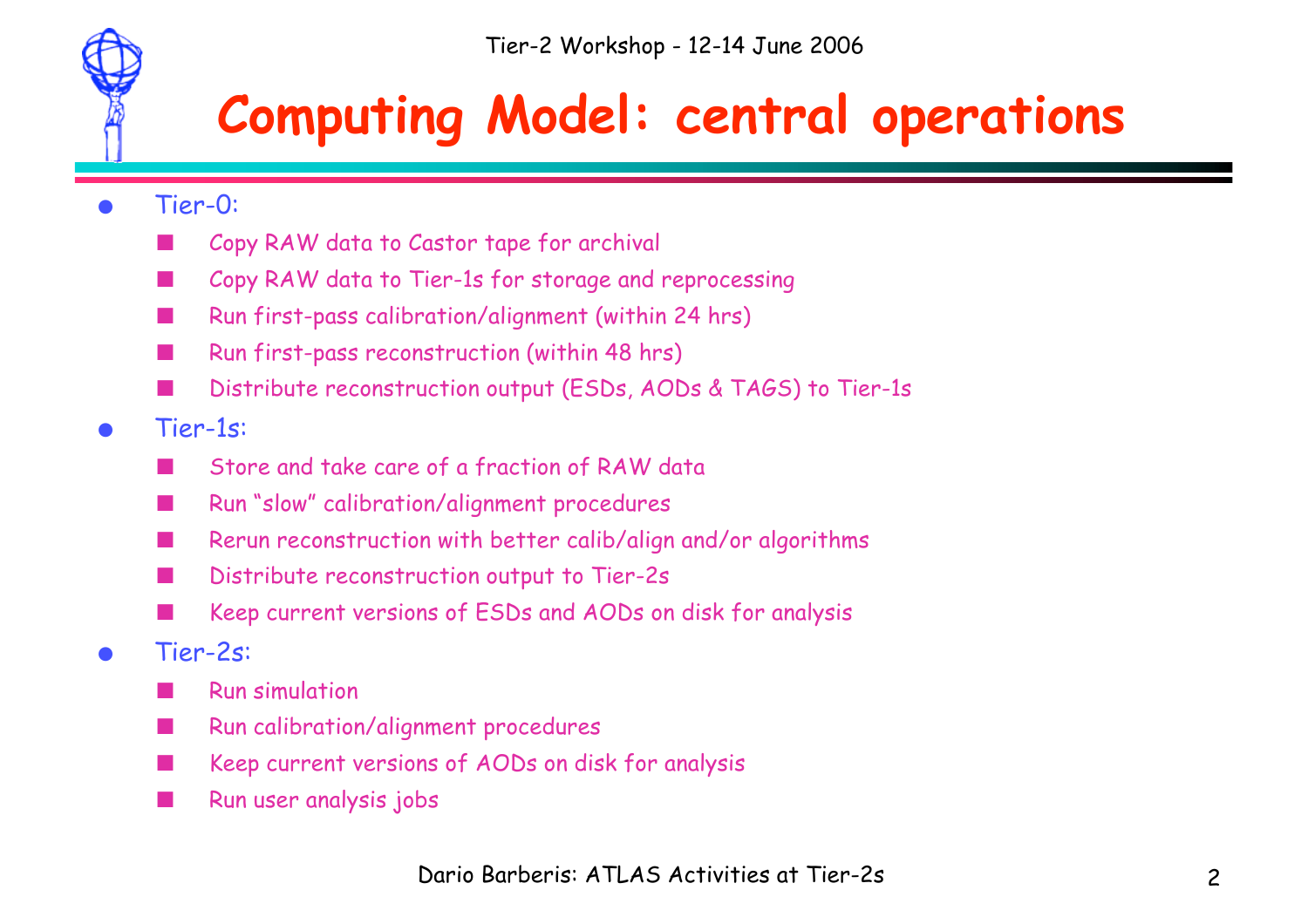## **Computing Model and Resources**

- The ATLAS Computing Model is still the same as in the Computing TDR (June 2005) and basically the same as in the Computing Model document (Dec. 2004) submitted for the LHCC review in January 2005
- The sum of 30-35 Tier-2s will provide ~40% of the total ATLAS computing and disk storage capacity
	- CPUs for full simulation productions and user analysis jobs
		- $\triangleright$  On average 1:2 for central simulation and analysis jobs
	- Disk for AODs, samples of ESDs and RAW data, and most importantly for selected event samples for physics analysis
- We do not ask Tier-2s to run any particular service for ATLAS in addition to providing the Grid infrastructure (CE, SE, etc.)

All data management services (catalogues and transfers) are run from Tier-1s

- Some "larger" Tier-2s may choose to run their own services, instead of depending on a Tier-1
	- In this case, they should contact us directly
- Depending on local expertise, some Tier-2s will specialise in one particular task
	- Such as calibrating a very complex detector that needs special access to particular datasets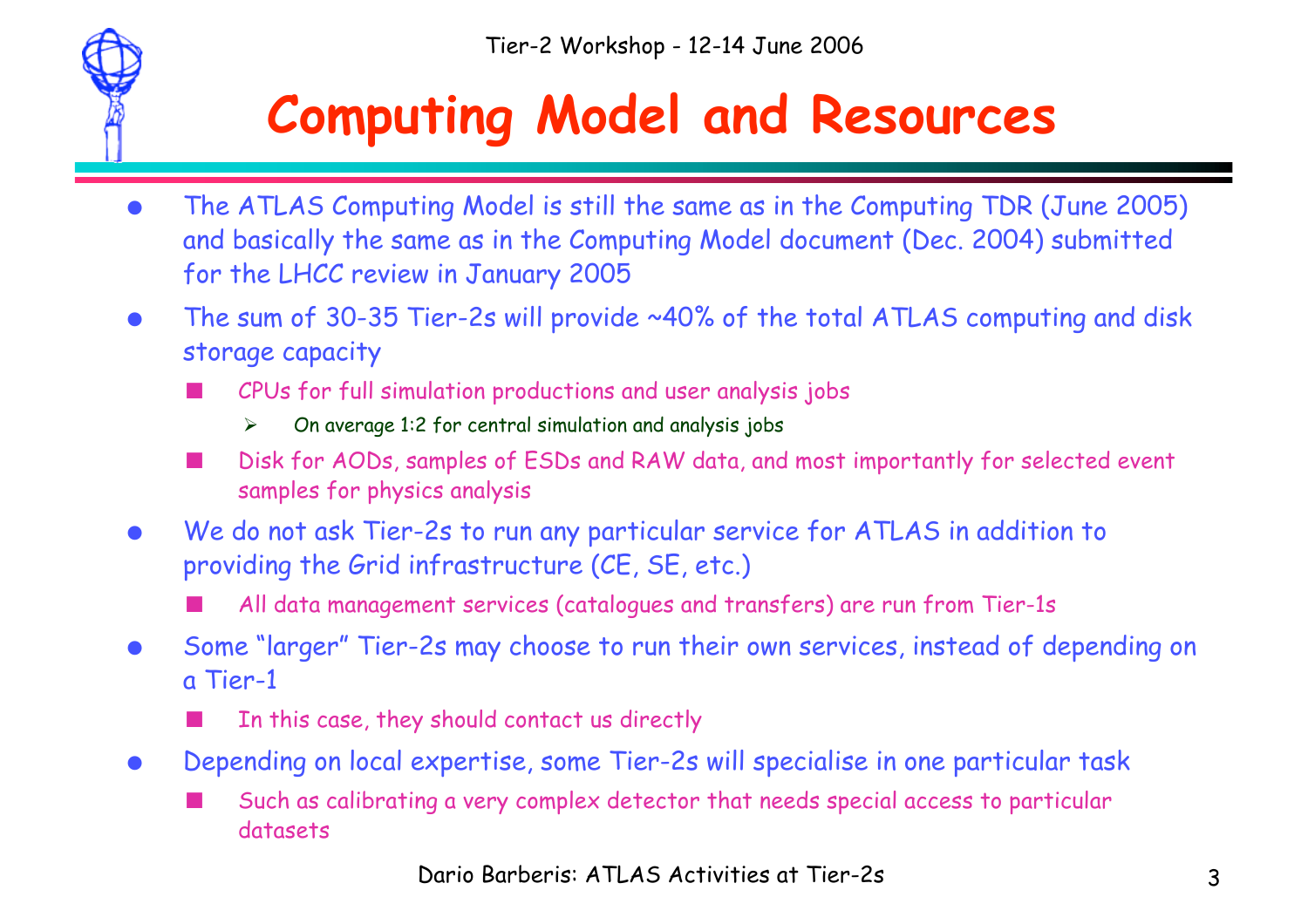

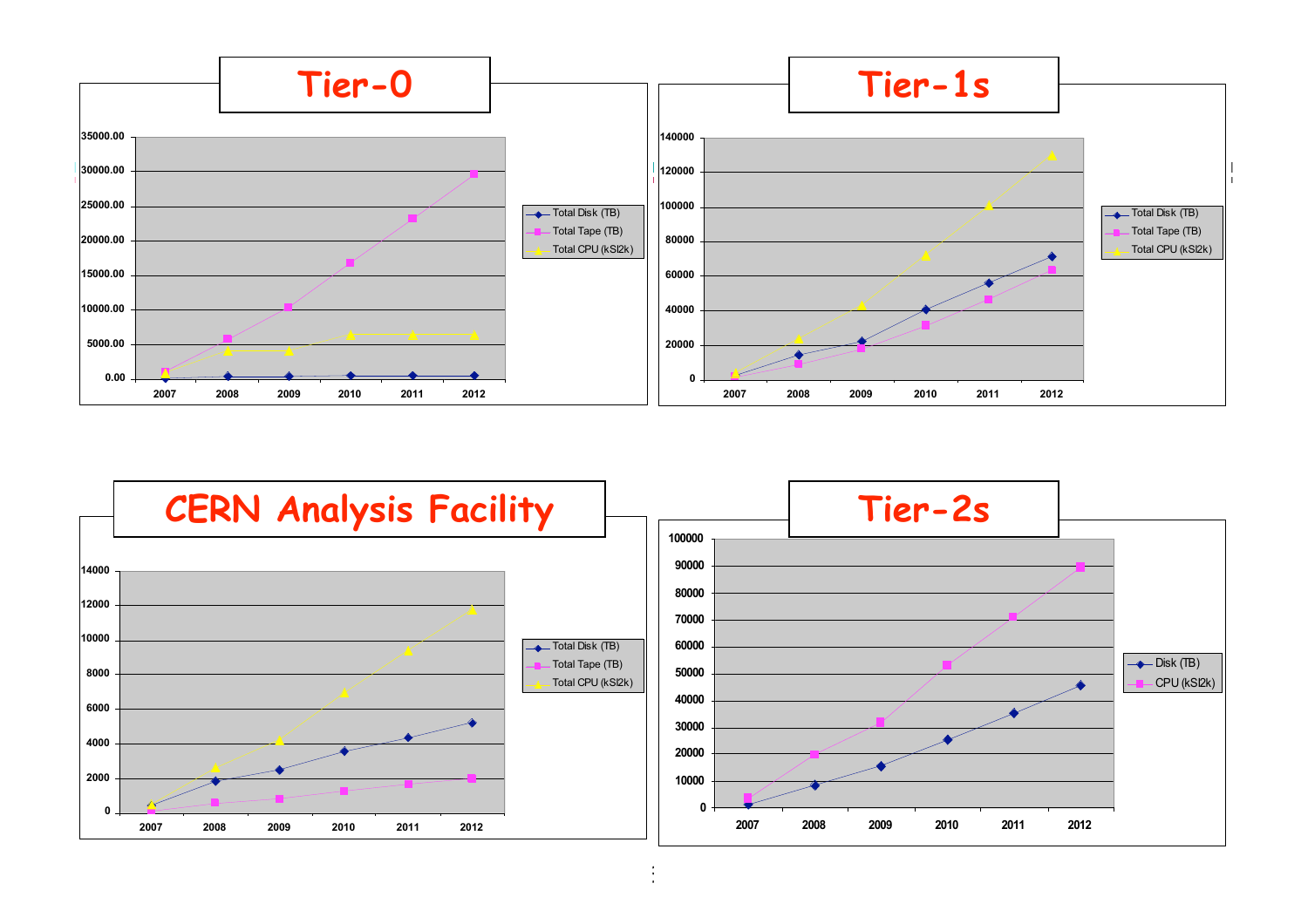#### **ATLAS Distributed Data Management**

- ATLAS reviewed all its own Grid distributed systems (data management, production, analysis) during the first half of 2005
	- In parallel with the LCG BSWG activity
- A new Distributed Data Management System (DDM) was designed, based on:
	- A hierarchical definition of datasets
	- Central dataset catalogues
	- Data blocks as units of file storage and replication
	- Distributed file catalogues
	- Automatic data transfer mechanisms using distributed services (dataset subscription system)
- The DDM system allows the implementation of the basic ATLAS Computing Model concepts, as described in the Computing TDR (June 2005):
	- Distribution of raw and reconstructed data from CERN to the Tier-1s
	- Distribution of AODs (Analysis Object Data) to Tier-2 centres for analysis
	- Storage of simulated data (produced by Tier-2s) at Tier-1 centres for further distribution and/or processing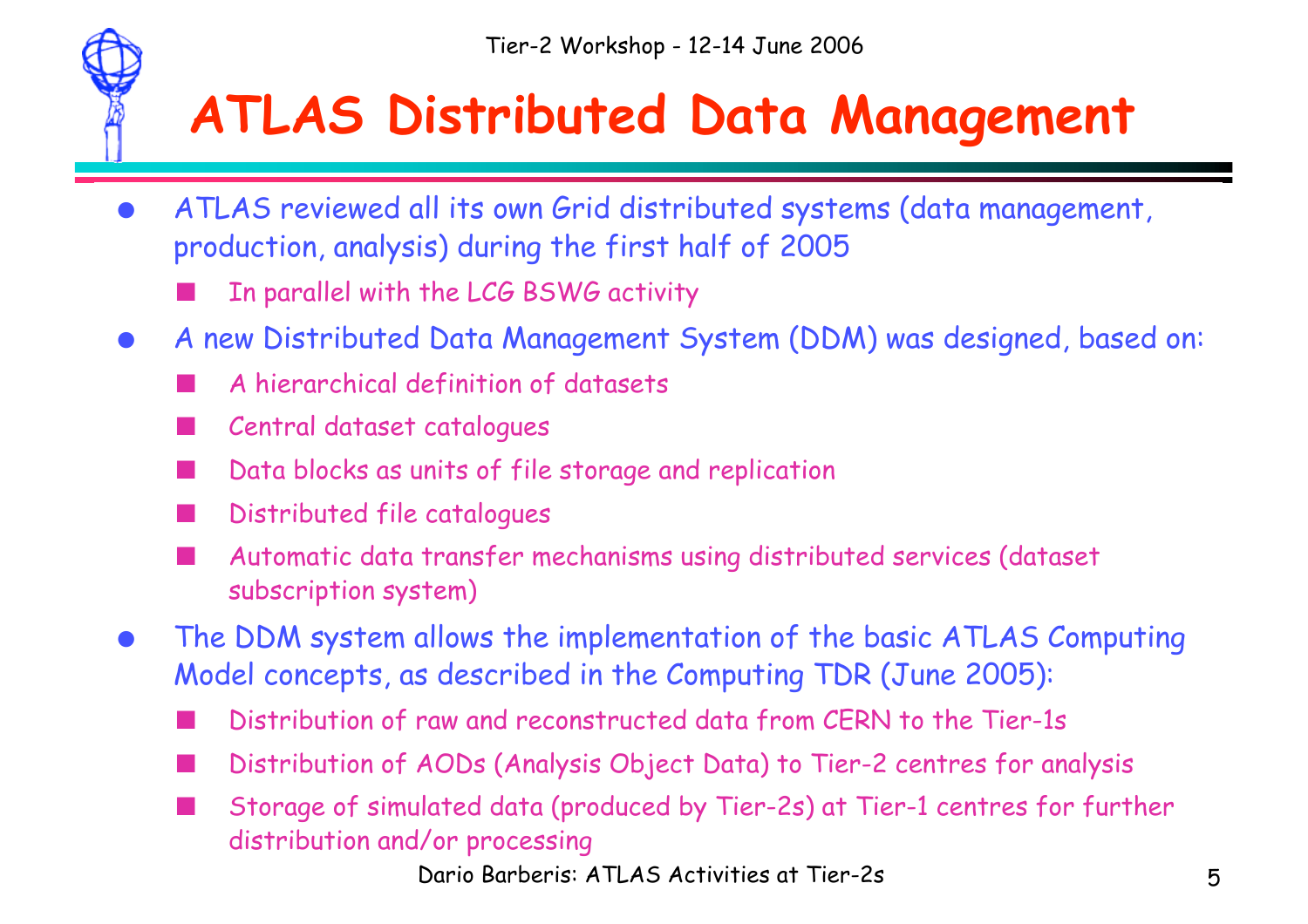

## **ATLAS DDM Organization**

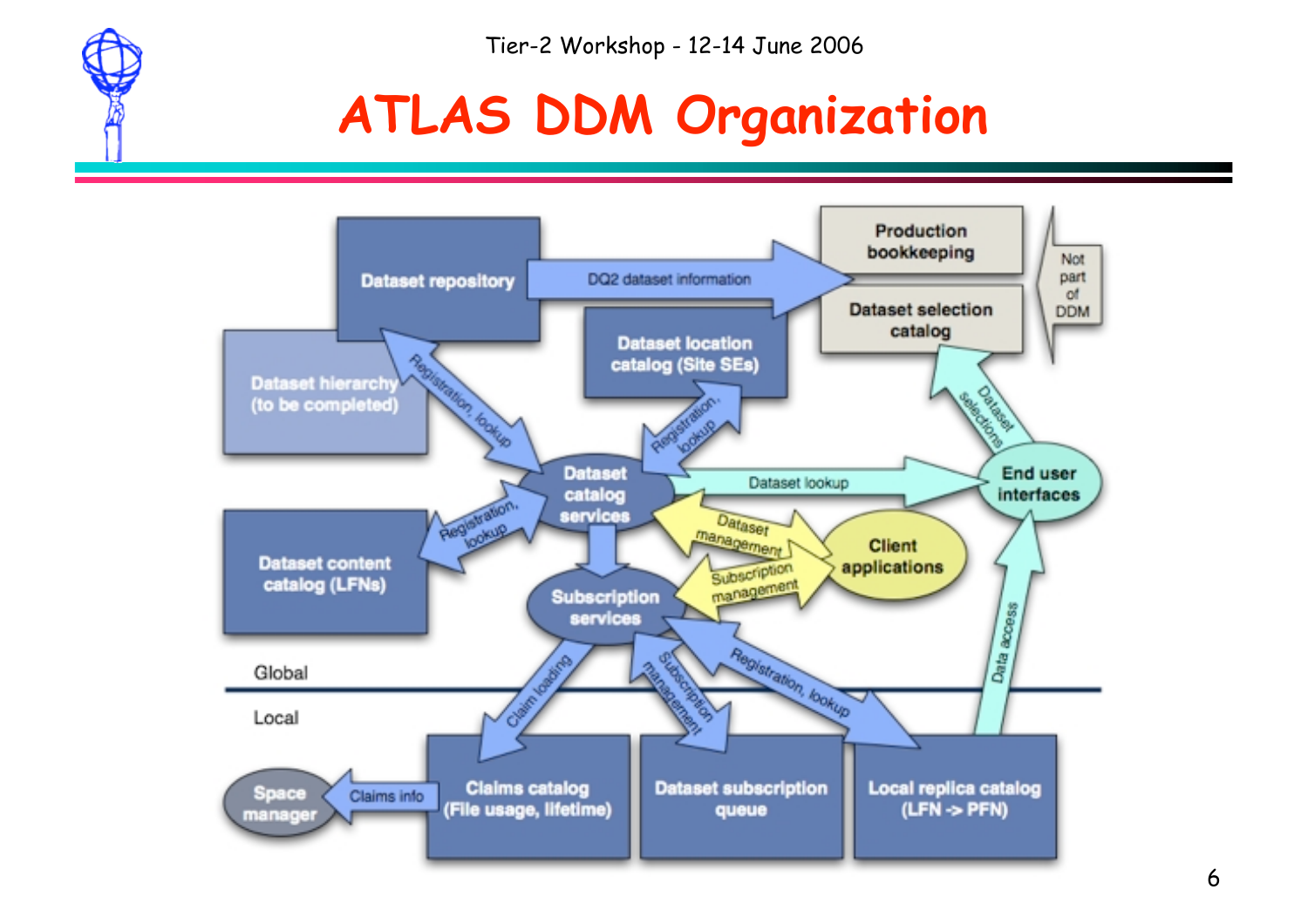

#### **Central vs Local Services**

- The DDM system has now a central role with respect to ATLAS Grid tools
- One fundamental feature is the presence of distributed file catalogues and (above all) auxiliary services
	- Clearly we cannot ask every single Grid centre to install ATLAS services
	- We decided to install "local" catalogues and services at Tier-1 centres
	- Then we defined "regions" which consist of a Tier-1 and all other Grid computing centres that:
		- $\triangleright$  Are well (network) connected to this Tier-1
		- $\triangleright$  Depend on this Tier-1 for ATLAS services (including the file catalogue)
- We believe that this architecture scales to our needs for the LHC datataking era:
	- Moving several 10000s files/day
	- Supporting up to 100000 organized production jobs/day
	- Supporting the analysis work of >1000 active ATLAS physicists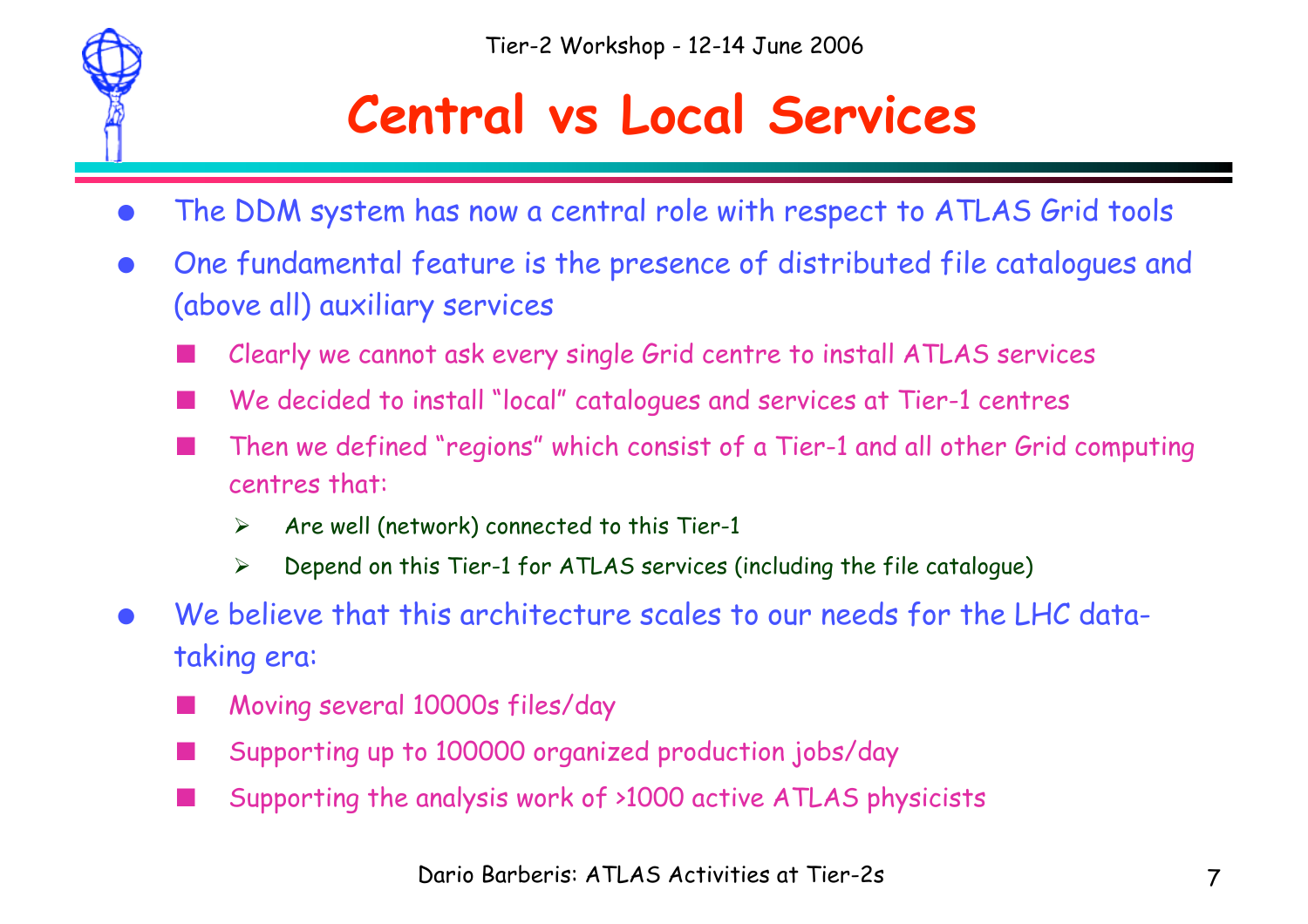



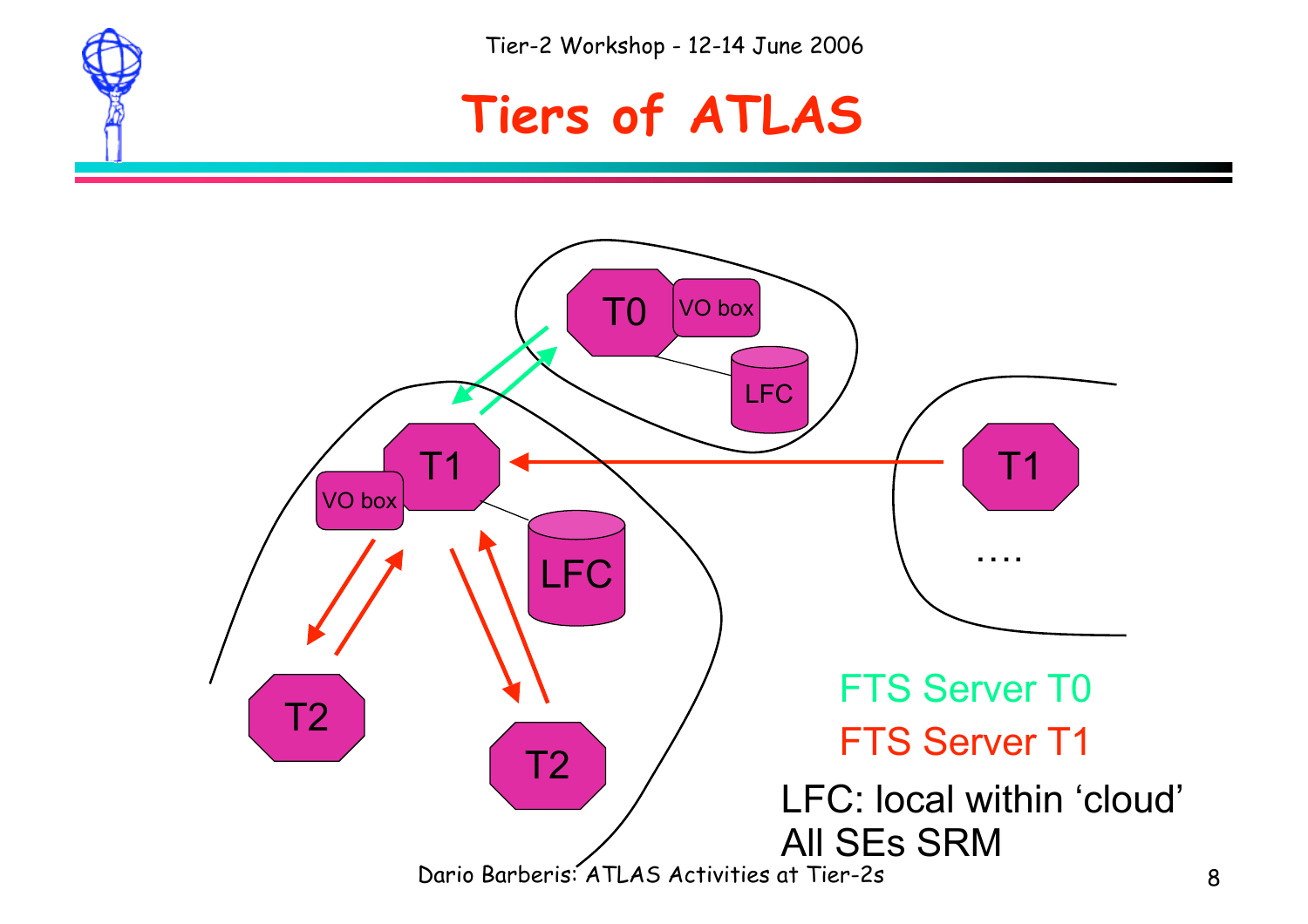

## **ATLAS Data Management Model**

- Tier-1s send AOD data to Tier-2s
- Tier-2s produce simulated data and send them to Tier-1s
- In the ideal world (perfect network communication hardware and software) we would not need to define default Tier-1—Tier-2 associations
- In practice, it turns out to be convenient (robust?) to partition the Grid so that there are default (not compulsory) data paths between Tier-1s and Tier-2s
	- FTS channels are installed for these data paths for production use
	- All other data transfers go through normal network routes
- In this model, a number of data management services are installed only at Tier-1s and act also on their "associated" Tier-2s:
	- VO Box
	- FTS channel server (both directions)
	- Local file catalogue (part of DDM/DQ2)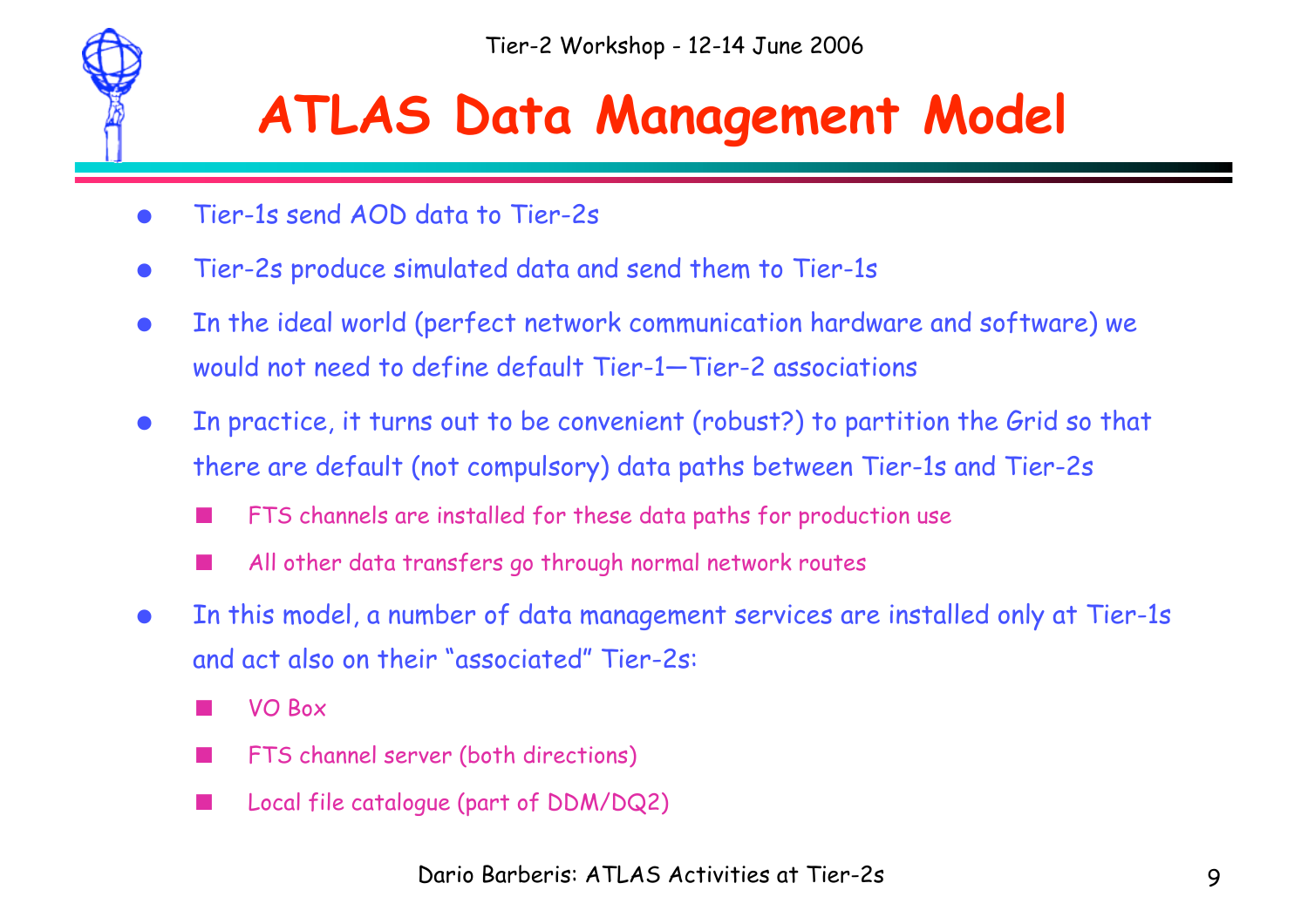### **Data Management Considerations**

- It is therefore "obvious" that the association must be between computing centres that are "close" from the point of view of:
	- network connectivity (robustness of the infrastructure)
	- geographical location (round-trip time)
- Rates are not a problem:
	- AOD rates (for a full set) from a Tier-1 to a Tier-2 are nominally:
		- $\geq$  20 MB/s for primary production during data-taking
		- $\triangleright$  plus the same again for reprocessing from 2008 onwards
		- $\triangleright$  more later on as there will be more accumulated data to reprocess
	- Upload of simulated data for an "average" Tier-2 (3% of ATLAS Tier-2 capacity) is constant:
		- $\ge 0.03 * 0.2 * 200$  Hz \* 2.6 MB = 3.2 MB/s continuously
- Total storage (and reprocessing!) capacity for simulated data is a concern
	- The Tier-1s must store and reprocess simulated data that match their overall share of ATLAS
		- $\triangleright$  Some optimization is always possible between real and simulated data, but only within a small range of variations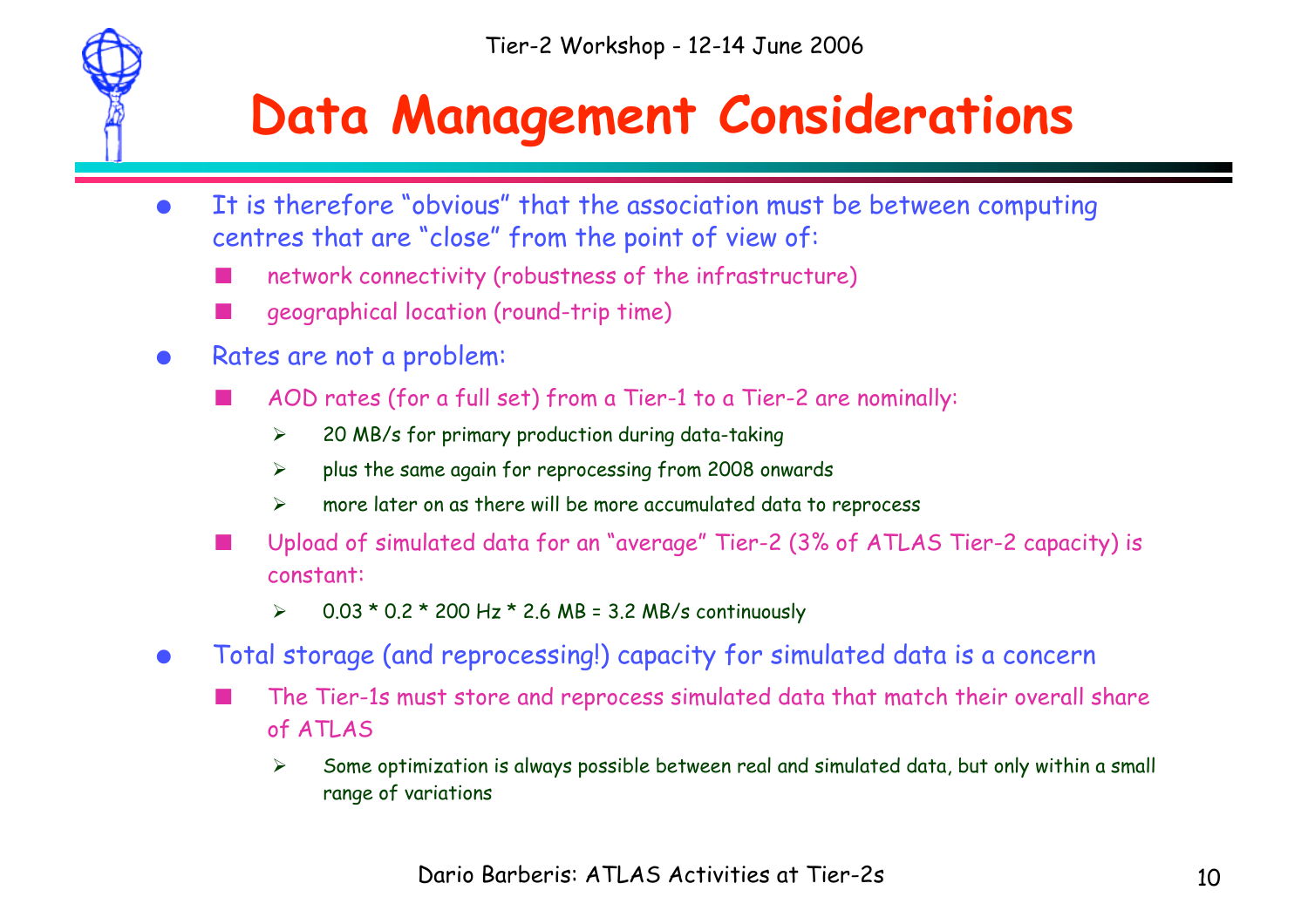

## **Job Management: Productions**

- Once we have data distributed in the correct way (rather than sometimes hidden in the guts of automatic mass storage systems), we can rework the distributed production system to optimise job distribution, by sending jobs to the data (or as close as possible to them)
	- This was not the case previously, as jobs were sent to free CPUs and had to copy the input file(s) to the local WN, from wherever in the world the data happened to be
- Next: make better use of the task and dataset concepts
	- A "task" acts on a dataset and produces more datasets
	- Use bulk submission functionality to send all jobs of a given task to the location of their input datasets
	- Minimise the dependence on file transfers and the waiting time before execution
	- Collect output files belonging to the same dataset to the same SE and transfer them asynchronously to their final locations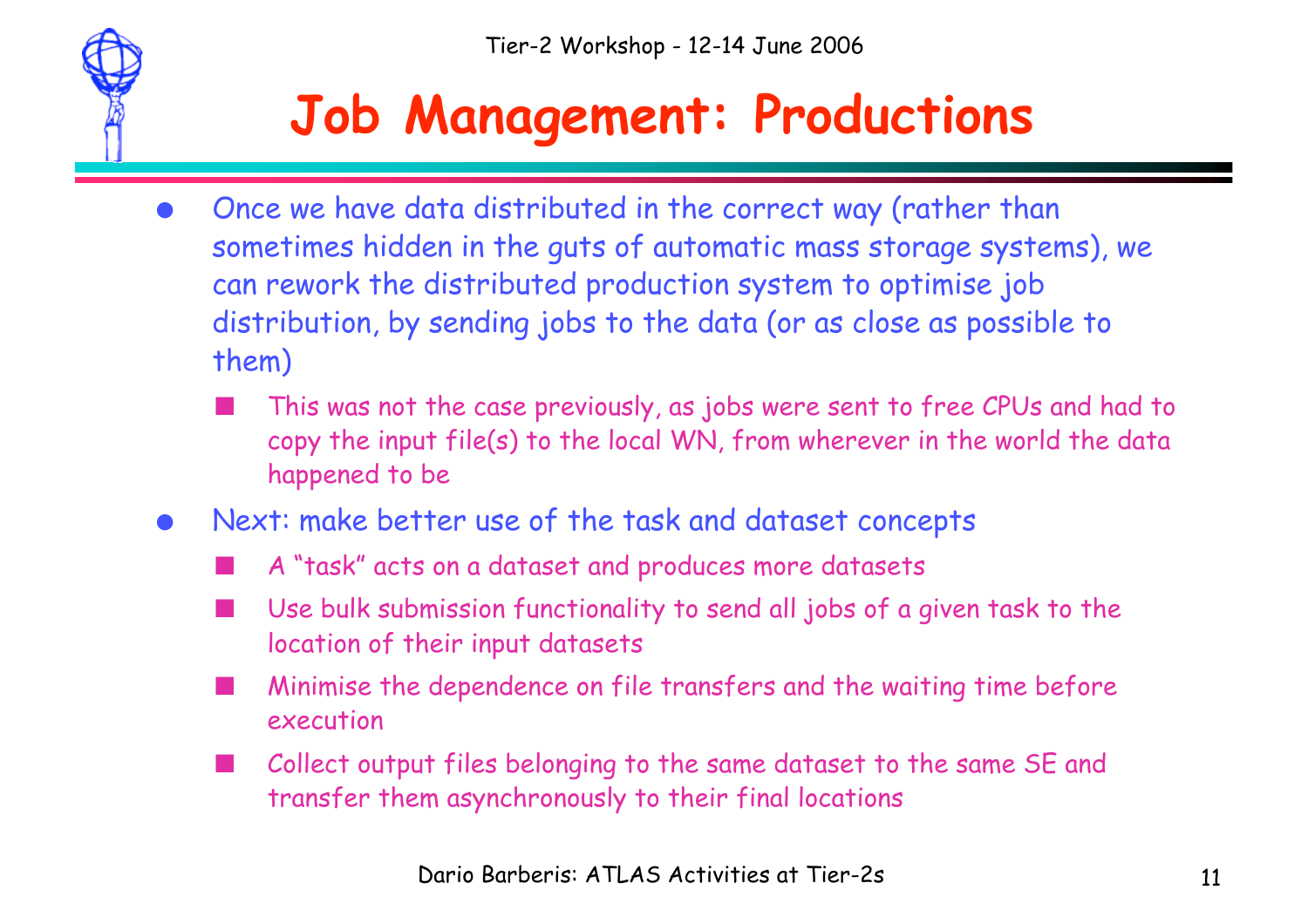#### **ATLAS Production System (2006)**

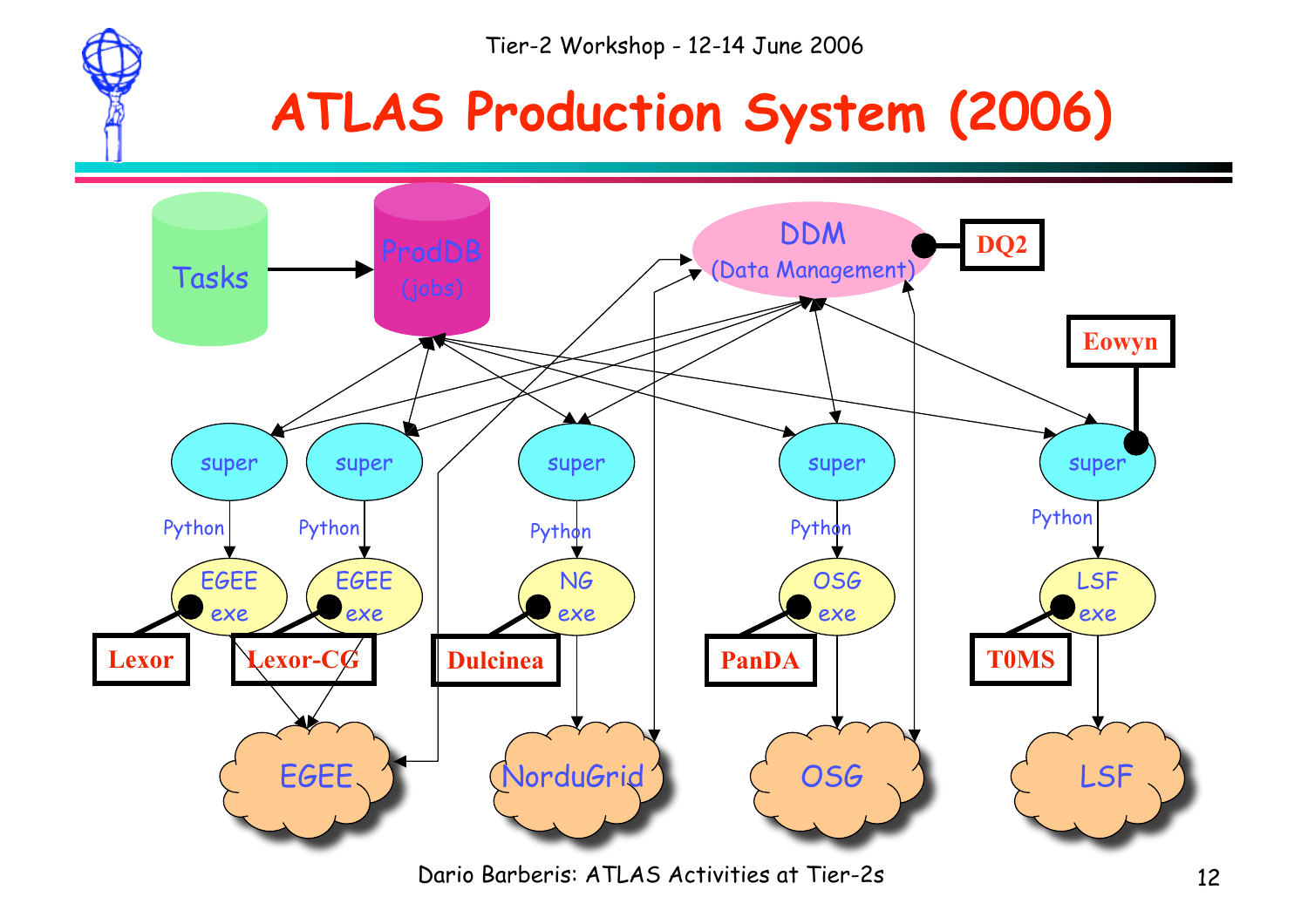

## **Job Management: Analysis**

- A system based on a central database (job queue) is good for scheduled productions (as it allows proper priority settings), but too heavy for user tasks such as analysis
- Lacking a global way to submit jobs, a few tools have been developed to submit Grid jobs in the meantime:
	- LJSF (Lightweight Job Submission framework) can submit ATLAS jobs to the LCG/EGEE Grid
		- $\triangleright$  It was derived initially from the framework developed to install ATLAS software at EDG Grid sites
	- Pathena can generate ATLAS jobs that act on a dataset and submits them to PanDA on the OSG Grid
- The ATLAS baseline tool to help users to submit Grid jobs is Ganga
	- Job splitting and bookkeeping
	- Several submission possibilities
	- Collection of output files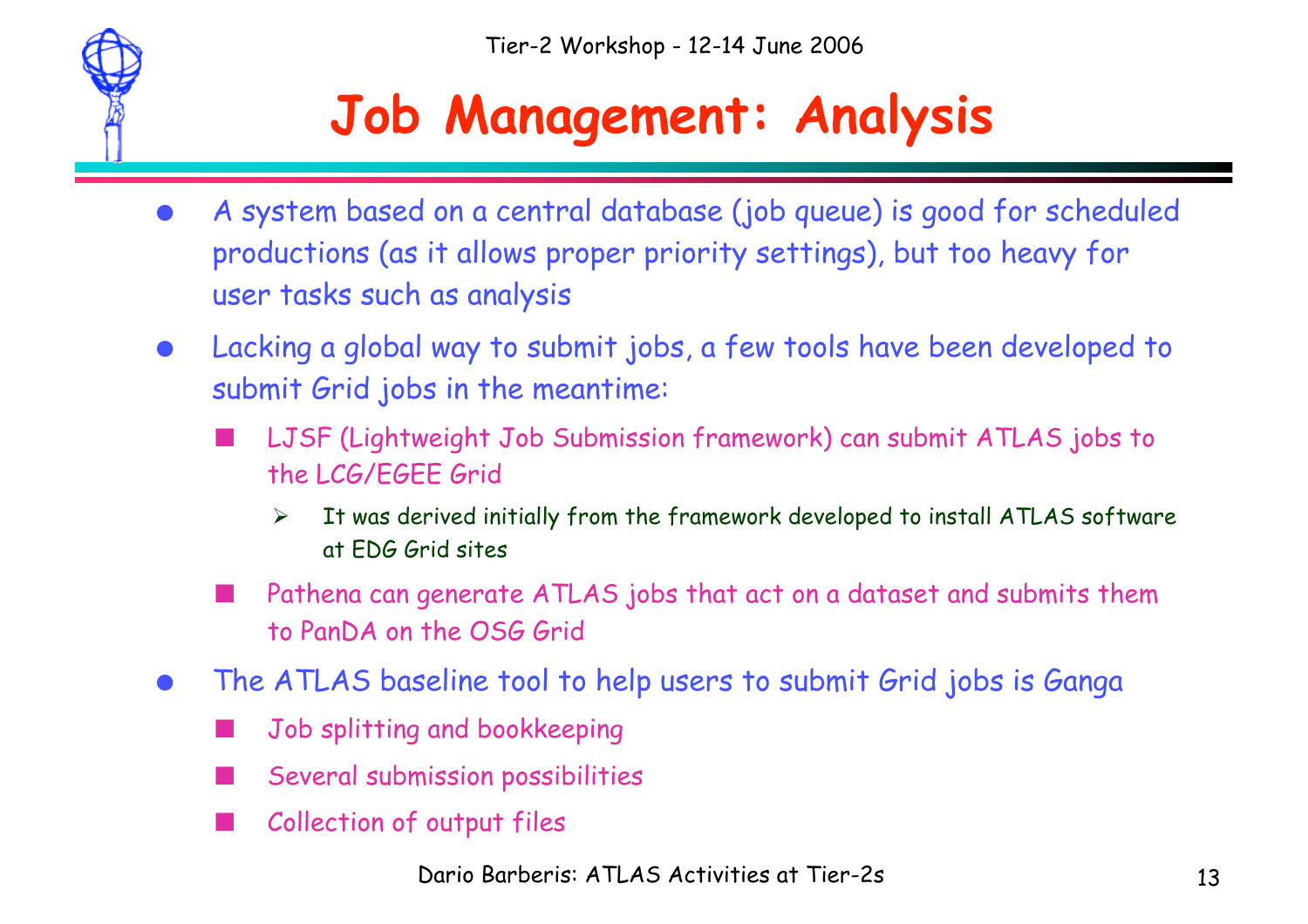

# **ATLAS Analysis Work Model**

#### 1. Job preparation:



Local system (shell) Prepare JobOptions  $\rightarrow$  Run Athena (interactive or batch)  $\rightarrow$  Get Output

#### 2. Medium-scale testing:

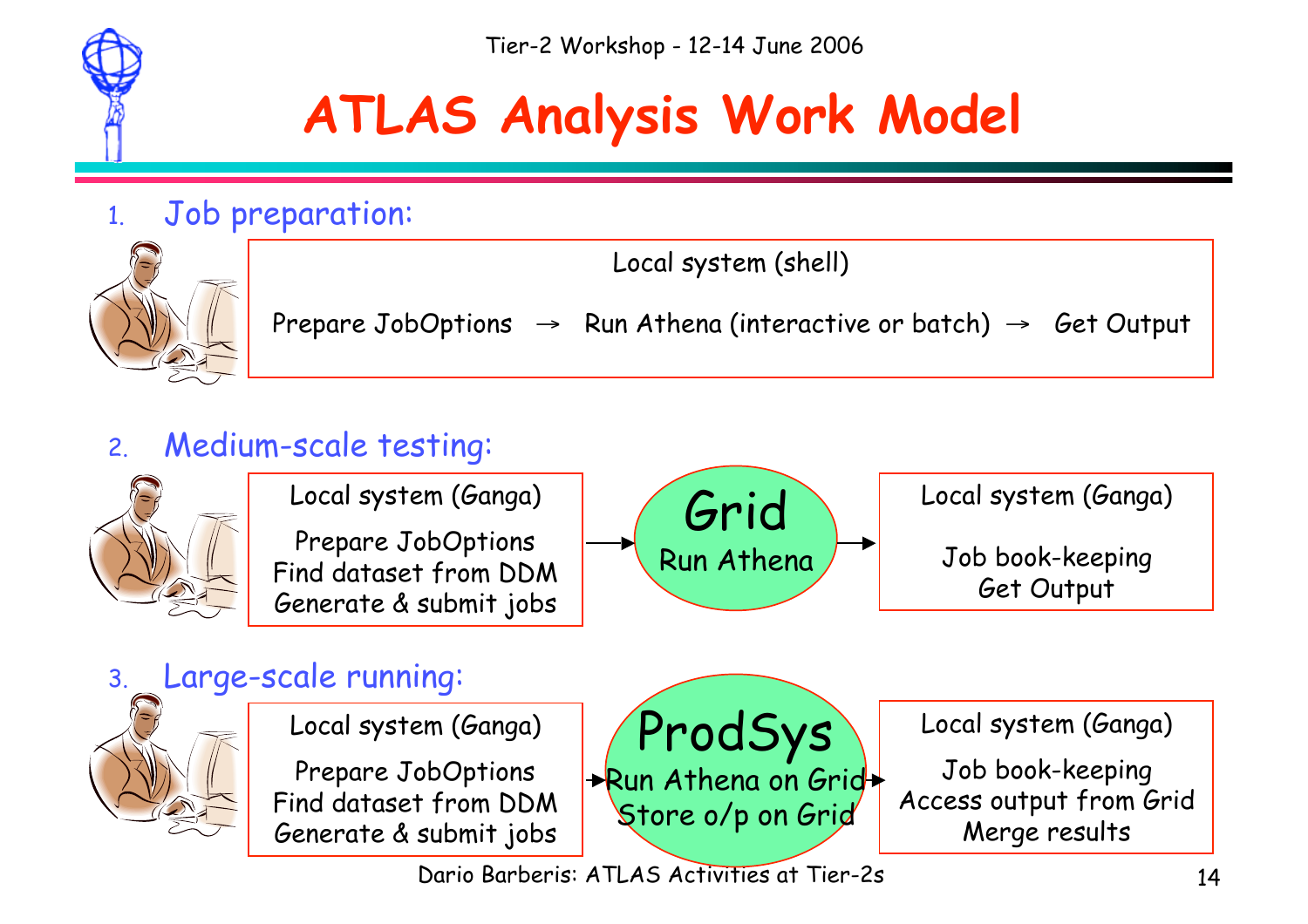

## **Analysis Jobs at Tier-2s**

- Analysis jobs must run where the input data files are
	- As transfering data files from other sites may take longer than actually running the job
- Most analysis jobs will take AODs as input for complex calculations and event selections
	- And most likely will output Athena-Aware Ntuples (AAN, to be stored on some close SE) and histograms (to be sent back to the user)
- We assume that people will develop their analyses and run them on reduced samples many many times before launching runs on a complete dataset
	- There will be a large number of failures due to people's code!
- In order to assure execution of analysis jobs with a reasonable turn-around time, we have to set up a priority system that separates centrally organised productions from analysis tasks
	- More on this in D.Liko's talk tomorrow afternoon